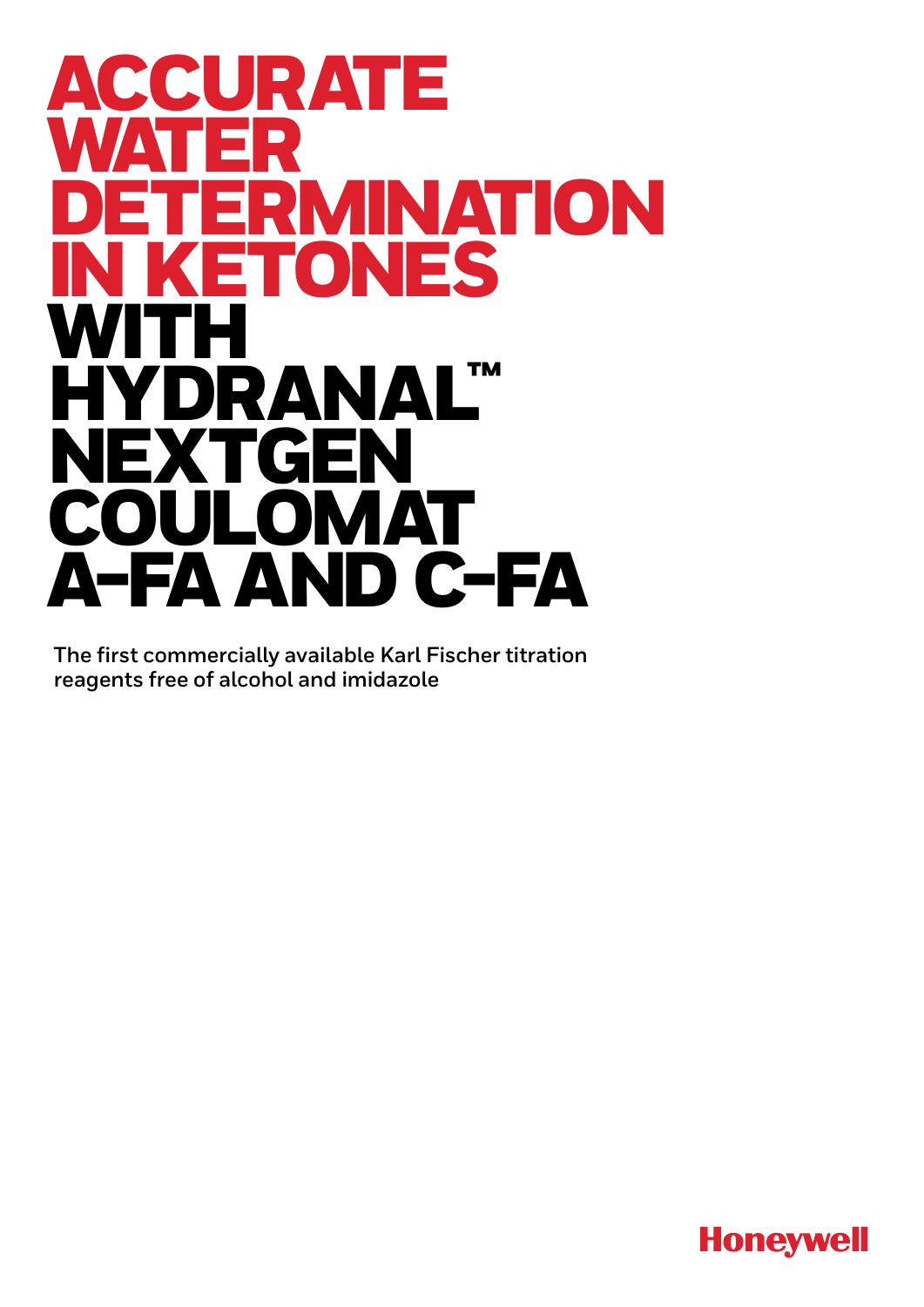## INTRODUCTION

In organic chemistry, carbonyl compounds are a functional group of compounds that contain a carbon atom with a double bond to an oxygen atom. Many different kinds of carbonyl compounds are present in nature, some of them being illustrated in Fig. 1.

While the Karl Fischer (KF) titration of amides, esters, and most carboxylic acids can be performed without any issues, the titration of aldehydes and ketones can be challenging. For example, in the presence of alcohols, the later form acetals (Fig. 2-1) and ketals (Fig. 2-2), which is accompanied by the formation of water, resulting in vanishing or no endpoints, and erroneously large water amounts. Furthermore, aldehydes undergo an additional side reaction [the bisulfite addition reaction (Fig. 2-3)], which consumes water and leads to erroneously low water content. Finally, the Iodoform reaction (Fig. 2-4) can disturb the KF analysis of ketones, whereby iodine is consumed, resulting in unstable titration endpoints and incorrect, large water results.

In the Hydranal laboratory report L676, we show that the reactivity of aliphatic ketones decreases with increasing chain length. Aromatic ketones are less reactive than aliphatic ketones. Aldehydes are much more reactive than ketones, due to their smaller steric hindrance, and their tendency to undergo the bisulfite addition.

The formation of acetals and ketals can be suppressed by replacing methanol in the titrating reagent with other solvents, such as chloroform and sterically hindered alcohols. The bisulfite reaction can be reduced by decreasing the amount of  $SO_2$ , and the iodoform reaction can be delayed, for example, by lowering the amount of base in the KF reagent.

Since most of the shown side reactions exist as an equilibrium, it is not possible to stop all of the undesirable side reactions completely. However, by choosing the right reagent composition, side reactions can be suppressed as best as possible and reaching the KF titration endpoint is feasible.

With increasing sample load, the reagent becomes more and more inaccurate. That is especially true for the coulometric KF methodology, and therefore, there is always a compromise between "accepting errors", or not being able to titrate a ketone sample by coulometric KF titration at all.



*Fig. 1. Common carbonyl compounds*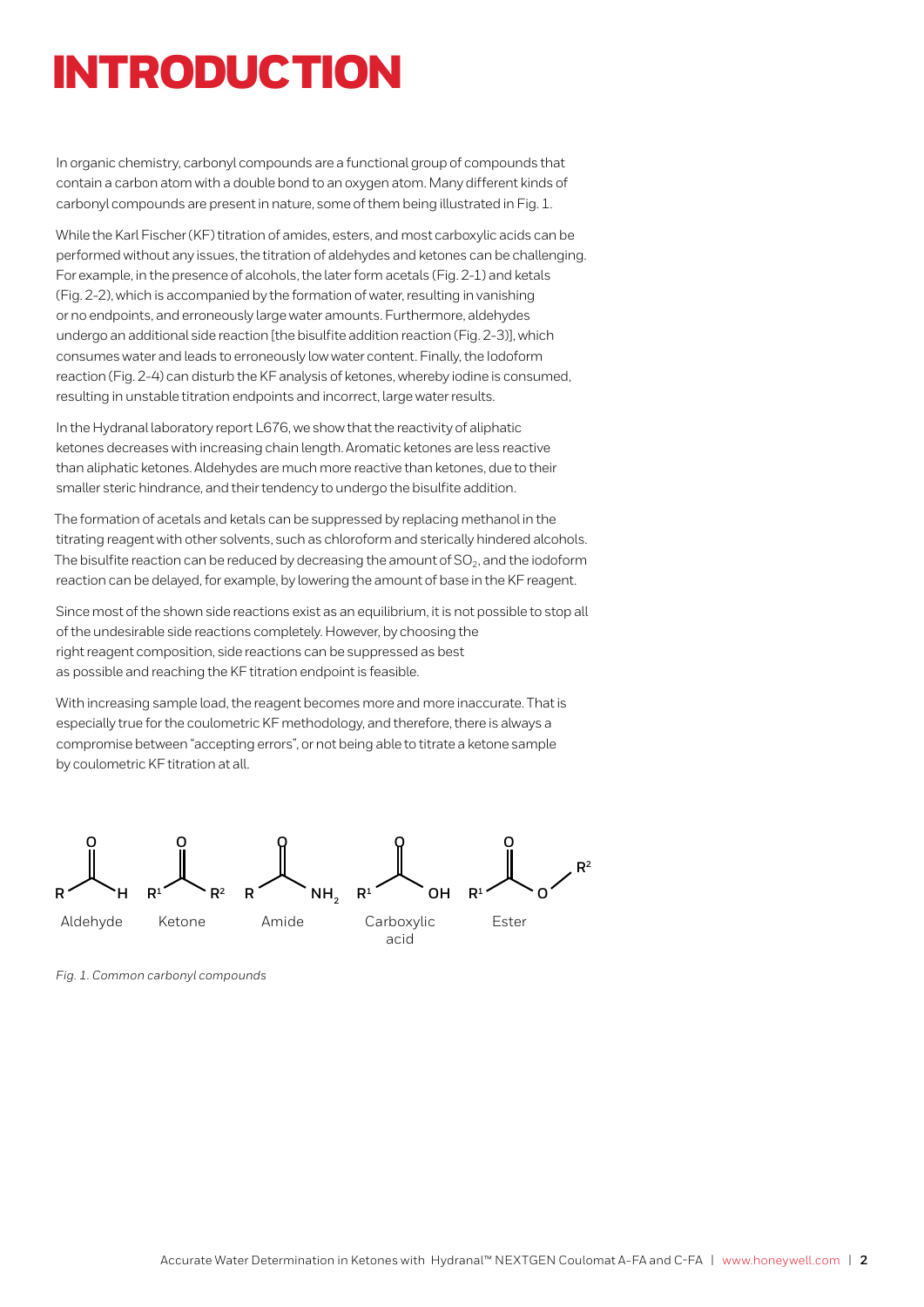

*Fig. 2. Different types of side reactions in KF titration medium*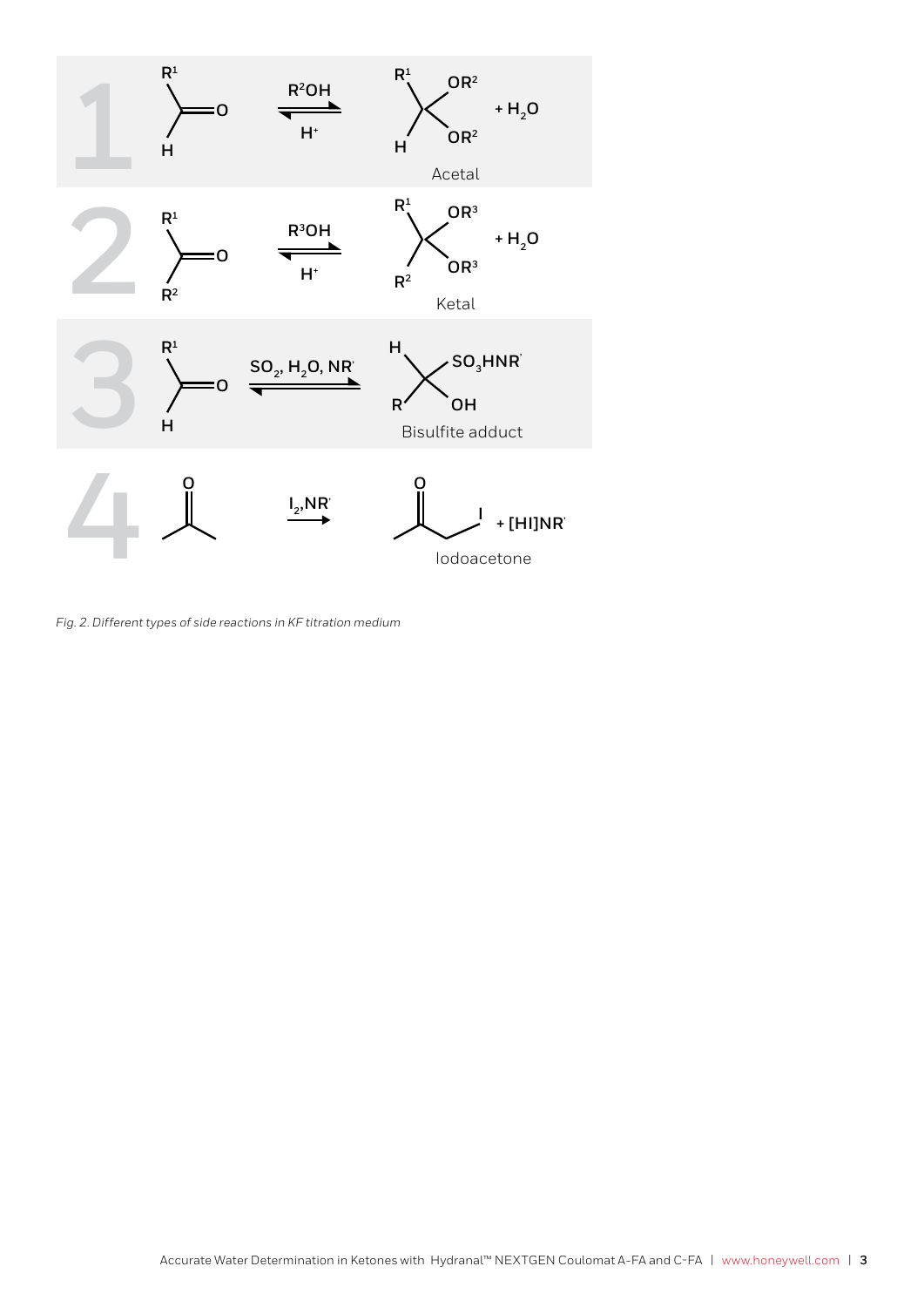### OMETRIC WATER DETERMINATION IN KETONE SAMPLES USING THE NOVEL HYDRANAL FA REAGENTS

Until now, Hydranal offered the Coulomat-AK reagent as anolyte and the Coulomat CG-K reagent as catholyte for the coulometric titration of ketones. AK/CG-K are methanol-free reagents that make it possible to analyze approximately 20 mL of ketone samples (e.g. 40 x 0.5 mL). The accuracy decreases with increasing start drift values. Generally, the highest accuracy is obtained when the start drift is below 20 ug/min. After the introduction of a certain amount of ketone sample into the titration cell, an auto drift increase starts, which unfortunately destroys the cell performance after one or two days. To overcome this, Honeywell has developed the Hydranal NEXTGEN Coulomat A-FA and Coulomat C-FA products, which are the world's first alcohol-free KF titration reagents. These FA reagents – which stands for "free of alcohol" – have the advantage that alcohol-related side reactions, such as ketal formation do not occur. That is why Coulomat A-FA/C-FA enables the analysis of more ketone samples with lower start drift values and higher accuracy. Furthermore, one vessel filling FA reagents can be used over a longer period.

Figure 3 illustrates the superior performance of the new Hydranal NEXTGEN Coulomat FA reagents in the titration of "pure"1 acetone, in comparison to that of Hydranal Coulomat AK/CG-K reagents. When using Coulomat AK/CG-K, the start drift increases above 20 μg/min after the titration of approx. 8 mL of "pure" acetone. However, when Hydranal NEXTGEN Coulomat FA reagents are used, the start drift keeps below 20 μg/min even after the titration of 40 mL of "pure" acetone. Also, the recovery of 1000 ppm water stays at 98%, whereas the recovery of Coulomat AK/CG-K already drops to 93% after the titration of 18 mL of "pure" acetone.

Through this experiment, we were also able to show that "pure" acetone exhibits a different titration behavior than "impure" acetone.<sup>1</sup> In the case of "impure" acetone samples, the drift value increases much more than in that of "pure" acetone samples. Also, the recovery values decrease significantly faster in the case of "impure" acetone samples.

Figure 4 illustrates the fact that, when using Hydranal Coulomat AK/CG-K, the start drift increases above 20 µg/min after the titration of approx. 3 mL of "impure" acetone, while when Hydranal NEXTGEN Coulomat FA reagents are used, the start drift stays below 20 µg/min, even after the titration of 20 mL of "impure" acetone.



*Fig. 3. Titration of "pure" acetone (1 mL portion) in Hydranal NEXTGEN Coulomat A-FA/C-FA and Coulomat AK/CG-K, respectively.*



*Fig. 4 Titration of "impure" acetone (1 mL portion) in Hydranal NEXTGEN Coulomat A-FA/ C-FA and Coulomat AK/CG-K, respectively.*

<sup>1.</sup> "Pure" acetone is free of decomposition products, while "impure"acetone is mostly contaminated with methyl ethyl ketone, methyl isobutyl ketone, and higher acetone condensation products (self-decomposition of acetone).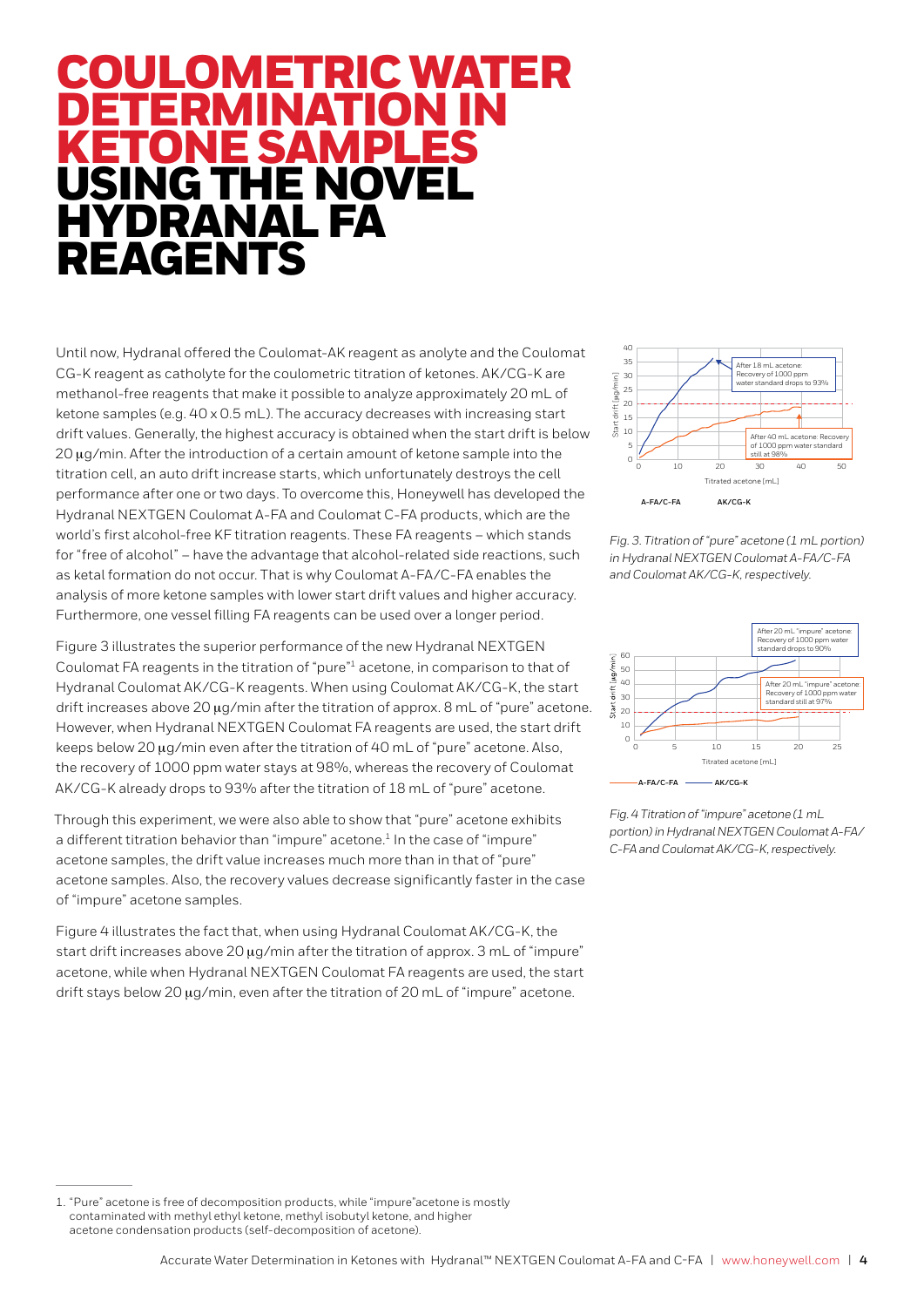## EXAMPLE TITRATION RESULTS

One of the main advantages of the new Hydranal NEXTGEN Coulomat A-FA and C-FA reagents is the potential to successfully measure many different ketone samples in one vessel filling. To check the accuracy of obtained results, water standard samples were tested for water recovery before each series of the same samples. Additionally, the drift value was monitored before each titration. The results of such measurement series are shown in Tables 1 and 2. In all cases, the obtained water results provided high accuracy, and water recovery for the 1002 ppm water standard was in the range of 97-99%. 2

| <b>NO</b>    | <b>SAMPLE TYPE</b>      | <b>SAMPLE</b><br>SIZE [mL] | <b>WATER</b><br><b>RESULT</b><br>[ppm] | <b>WATER</b><br><b>RESULT</b><br>$[\mu$ g] | <b>TITRATION</b><br>TIME [s] | <b>START</b><br><b>DRIFT</b><br>$\overline{[µg/min]}$ | <b>WATER</b><br><b>RECOVERY</b><br>[%] |
|--------------|-------------------------|----------------------------|----------------------------------------|--------------------------------------------|------------------------------|-------------------------------------------------------|----------------------------------------|
| $\mathbf{1}$ | Water Standard 1002 ppm | $\mathbf{1}$               | 993.2                                  | 978.3                                      | 103                          | 2.2                                                   | 99                                     |
| 2            | Methyl levulinate       | $\mathbf{1}$               | 72                                     | 70.9                                       | 60                           | 1.4                                                   |                                        |
| 3            | Methyl levulinate       | $1\,$                      | 72.5                                   | 76.1                                       | 58                           | 1.7                                                   |                                        |
| 4            | Methyl levulinate       | $\,1\,$                    | 72.3                                   | 75.1                                       | 60                           | 2.1                                                   |                                        |
| 5            | Methyl levulinate       | $1\,$                      | 72.4                                   | 75.7                                       | 62                           | 2.1                                                   |                                        |
| 6            | Methyl levulinate       | $\mathbf{1}$               | 71.6                                   | 75.3                                       | 60                           | 2.6                                                   |                                        |
| 7            | Methyl levulinate       | $\mathbf 1$                | 72.2                                   | 75.9                                       | 61                           | 2.1                                                   |                                        |
| 8            | Methyl levulinate       | $\mathbf 1$                | 71.5                                   | 73.4                                       | 62                           | 2.7                                                   |                                        |
| 9            | Methyl levulinate       | $\mathbf{1}$               | 70.9                                   | 76.6                                       | 60                           | 3.3                                                   |                                        |
| 10           | Methyl levulinate       | $\mathbf 1$                | 71.4                                   | 70.6                                       | 61                           | 3                                                     |                                        |
| 11           | Methyl levulinate       | $1\,$                      | 70.9                                   | 68.7                                       | 62                           | 3.4                                                   |                                        |
| 12           | Water Standard 1002 ppm | $\mathbf{1}$               | 989.8                                  | 1003.8                                     | 120                          | 2.9                                                   | 99                                     |
| 13           | Methyl acetoacetate     | $\,1\,$                    | 27.2                                   | 30                                         | 48                           | 2.7                                                   |                                        |
| 14           | Methyl acetoacetate     | $\mathbf 1$                | 27.6                                   | 29.9                                       | 54                           | 3.4                                                   |                                        |
| 15           | Methyl acetoacetate     | $\,1\,$                    | 26.8                                   | 29.7                                       | 49                           | 4.5                                                   |                                        |
| 16           | Methyl acetoacetate     | $\mathbf 1$                | 27.7                                   | 29.7                                       | 45                           | 3.9                                                   |                                        |
| 17           | Methyl acetoacetate     | $\mathbf{1}$               | 27.2                                   | 29.6                                       | 45                           | 4.5                                                   |                                        |
| 18           | Methyl acetoacetate     | $\,1\,$                    | 27                                     | 28.6                                       | 47                           | 5.1                                                   |                                        |
| 19           | Methyl acetoacetate     | $\,1\,$                    | 27.6                                   | 29.6                                       | 46                           | 4.5                                                   |                                        |
| 20           | Methyl acetoacetate     | $\mathbf 1$                | 27.4                                   | 29.7                                       | 47                           | 4.7                                                   |                                        |
| 21           | Methyl acetoacetate     | $\,1\,$                    | 28.6                                   | 29.4                                       | 44                           | 4.8                                                   |                                        |
| 22           | Methyl acetoacetate     | $\mathbf 1$                | 28                                     | 28.1                                       | 45                           | 5.3                                                   |                                        |
| 23           | Water Standard 1002 ppm | $1\,$                      | 979.7                                  | 992.1                                      | 110                          | 5.8                                                   | 98                                     |
| 24           | 2-Butanone              | $1\,$                      | 4.4                                    | 3.7                                        | 40                           | 5.2                                                   |                                        |
| 25           | 2-Butanone              | $1\,$                      | 3.6                                    | 2.9                                        | 34                           | 5.8                                                   |                                        |
| 26           | 2-Butanone              | $\mathbf{1}$               | 5.5                                    | 4.4                                        | 37                           | 5.8                                                   |                                        |
| 27           | 2-Butanone              | $\mathbf{1}$               | 3.6                                    | 3.5                                        | 39                           | 6.1                                                   |                                        |
| 28           | 2-Butanone              | $1\,$                      | 3.3                                    | 2.1                                        | 32                           | 7.2                                                   |                                        |
| 29           | 2-Butanone              | $\mathbf{1}$               | 3.6                                    | 2.7                                        | 33                           | 7.4                                                   |                                        |
| 30           | 2-Butanone              | $1\,$                      | 2.5                                    | 2.1                                        | 34                           | 8.1                                                   |                                        |
| 31           | 2-Butanone              | $1\,$                      | 3.2                                    | 2.6                                        | 33                           | 8.2                                                   |                                        |
| 32           | 2-Butanone              | $\mathbf 1$                | 3                                      | 2.3                                        | 33                           | 8.8                                                   |                                        |
| 33           | 2-Butanone              | $\,1\,$                    | 3.3                                    | 2.5                                        | 28                           | 8.6                                                   |                                        |
| 34           | Water Standard 1002 ppm | $\mathbf 1$                | 975.7                                  | 965.1                                      | 128                          | 8.9                                                   | 97                                     |

*Table 1. Successive titrations of reactive ketone samples in one vessel filling using 100 mL Hydranal NEXTGEN Coulomat A-FA and 5 mL Hydranal NEXTGEN Coulomat C-FA.*

2. For best results, the water recovery of a 1000 ppm water standard should be in the range of 97-103%.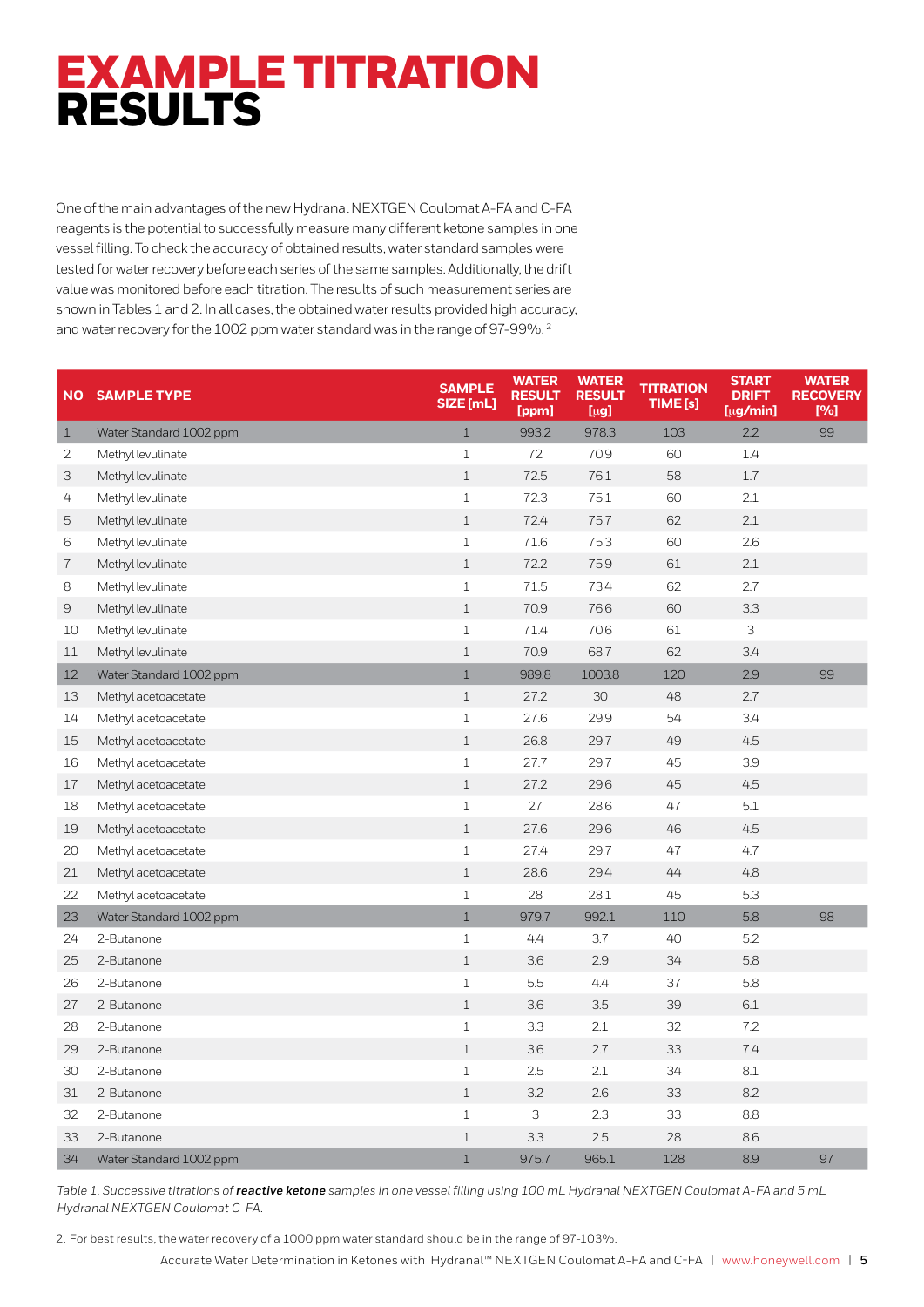| <b>NO</b>    | <b>SAMPLE TYPE</b>      | <b>SAMPLE</b><br>SIZE [mL] | <b>WATER</b><br><b>RESULT</b><br>[ppm] | <b>WATER</b><br><b>RESULT</b><br>$[\mu g]$ | <b>TITRATION</b><br><b>TIME</b> [s] | <b>START</b><br><b>DRIFT</b><br>$\sqrt{[\mu g/min]}$ | <b>WATER</b><br><b>RECOVERY</b><br>[%] |
|--------------|-------------------------|----------------------------|----------------------------------------|--------------------------------------------|-------------------------------------|------------------------------------------------------|----------------------------------------|
| $\mathbf{1}$ | Water Standard 1002 ppm | $\mathbf{1}$               | 995.3                                  | 938.4                                      | 97                                  | 1.9                                                  | 99                                     |
| 2            | 4-Methyl-2-pentanone    | $\mathbf{1}$               | 197.3                                  | 157                                        | 93                                  | 2.8                                                  |                                        |
| 3            | 4-Methyl-2-pentanone    | $\mathbf{1}$               | 200.5                                  | 160                                        | 92                                  | 1.4                                                  |                                        |
| 4            | 4-Methyl-2-pentanone    | $\mathbf{1}$               | 188.8                                  | 150.6                                      | 92                                  | $\overline{2}$                                       |                                        |
| 5            | 4-Methyl-2-pentanone    | $\mathbf{1}$               | 189.1                                  | 150.6                                      | 93                                  | 1.9                                                  |                                        |
| 6            | 4-Methyl-2-pentanone    | $\mathbf{1}$               | 189.2                                  | 144.2                                      | 92                                  | 2.1                                                  |                                        |
| 7            | 4-Methyl-2-pentanone    | $\mathbf{1}$               | 188.8                                  | 153                                        | 95                                  | 1.8                                                  |                                        |
| 8            | 4-Methyl-2-pentanone    | $\mathbf{1}$               | 188.7                                  | 151.1                                      | 97                                  | $\overline{2}$                                       |                                        |
| 9            | Water Standard 1002 ppm | $\mathbf{1}$               | 992.6                                  | 1054.6                                     | 103                                 | 3.9                                                  | 99                                     |
| 10           | Acetylacetone           | $\mathbf{1}$               | 563.8                                  | 568.1                                      | 85                                  | 4.2                                                  |                                        |
| 11           | Acetylacetone           | $\mathbf{1}$               | 562                                    | 541.9                                      | 82                                  | 6.5                                                  |                                        |
| 12           | Acetylacetone           | $\mathbf{1}$               | 561.7                                  | 552.7                                      | 79                                  | 8.6                                                  |                                        |
| 13           | Acetylacetone           | $\mathbf{1}$               | 561                                    | 552.2                                      | 75                                  | 10.2                                                 |                                        |
| 14           | Acetylacetone           | $\mathbf{1}$               | 561.2                                  | 521.3                                      | 75                                  | 11.8                                                 |                                        |
| 15           | Water Standard 1002 ppm | $\mathbf{1}$               | 991.5                                  | 996.3                                      | 89                                  | 13.3                                                 | 99                                     |
| 16           | Cyclohexanone           | 0.5                        | 93.9                                   | 46.7                                       | 61                                  | 12.6                                                 |                                        |
| 17           | Cyclohexanone           | 0.5                        | 93.3                                   | 44.8                                       | 59                                  | 15.4                                                 |                                        |
| 18           | Cyclohexanone           | $\mathbf{1}$               | 92.3                                   | 88.1                                       | 73                                  | 17.2                                                 |                                        |
| 19           | Cyclohexanone           | 0.5                        | 95                                     | 44.5                                       | 58                                  | 22.4                                                 |                                        |
| 20           | Cyclohexanone           | 0.5                        | 94.6                                   | 44.7                                       | 61                                  | 24.6                                                 |                                        |
| 21           | Water Standard 1002 ppm | $\mathbf{1}$               | 980.5                                  | 1000.5                                     | 94                                  | 26.9                                                 | 98                                     |

*Table 2. Successive titrations of highly reactive ketone samples in one vessel filling using 100 mL Hydranal NEXTGEN Coulomat A-FA and 5 mL Hydranal NEXTGEN Coulomat C-FA.*

#### **TEST METHODOLOGY**

#### **Reagents**

Tests were performed using 100 mL 34471 Hydranal NEXTGEN Coulomat A-FA as anolyte and 5 mL 34470 Hydranal NEXTGEN Coulomat C-FA as catholyte.

At the beginning, in between, and after each series of titrations, 1 mL of 34828 Hydranal-Water Standard 1.0 was titrated to confirm the recovery and reliability of results.

The titration tests were performed with sample sizes in a range of 0.5-1 mL. All calculations were based on differential weighing on analytical balance.

#### **Titration device**

Titration device was performed on Metrohm 852 Titrando titrator with a generator electrode with diaphragm. Prior to the test, all titration cell parts including generator electrode, stirring bar and glass stopper, were dried in the oven at 50°C for two hours. The fresh titration vessel was pre-conditioned for one hour to a stable and low drift below 10 µg/min. Afterwards, the drift was stabilized between each titration for 70-100 s. Drift correction was turned on. Minimum titration time was 25 s.

The titration parameters used for these tests are shown in Table 3.

| <b>TITRATION PARAMETERS</b>                     |                    |  |  |  |  |
|-------------------------------------------------|--------------------|--|--|--|--|
| <b>Polarization current</b>                     | $10 \mu A$         |  |  |  |  |
| Gen. current                                    | auto               |  |  |  |  |
| End point                                       | 50 mV              |  |  |  |  |
| Dynamics                                        | $70 \,\mathrm{mV}$ |  |  |  |  |
| Max. rate                                       | max. µg/min        |  |  |  |  |
| Min. rate                                       | $15 \mu q/min$     |  |  |  |  |
| <b>Extraction time</b><br>(min. titration time) | 25s                |  |  |  |  |
| Rel. stop drift                                 | $5 \mu q/min$      |  |  |  |  |
| Stirring speed                                  | 8                  |  |  |  |  |
| Start drift                                     | 30 µg/min          |  |  |  |  |
| Drift correction                                | auto               |  |  |  |  |
| Stop time                                       | nff                |  |  |  |  |
| Stability time                                  | 70s                |  |  |  |  |
| Pause                                           | Ωs                 |  |  |  |  |

*Table 3. Titration parameters*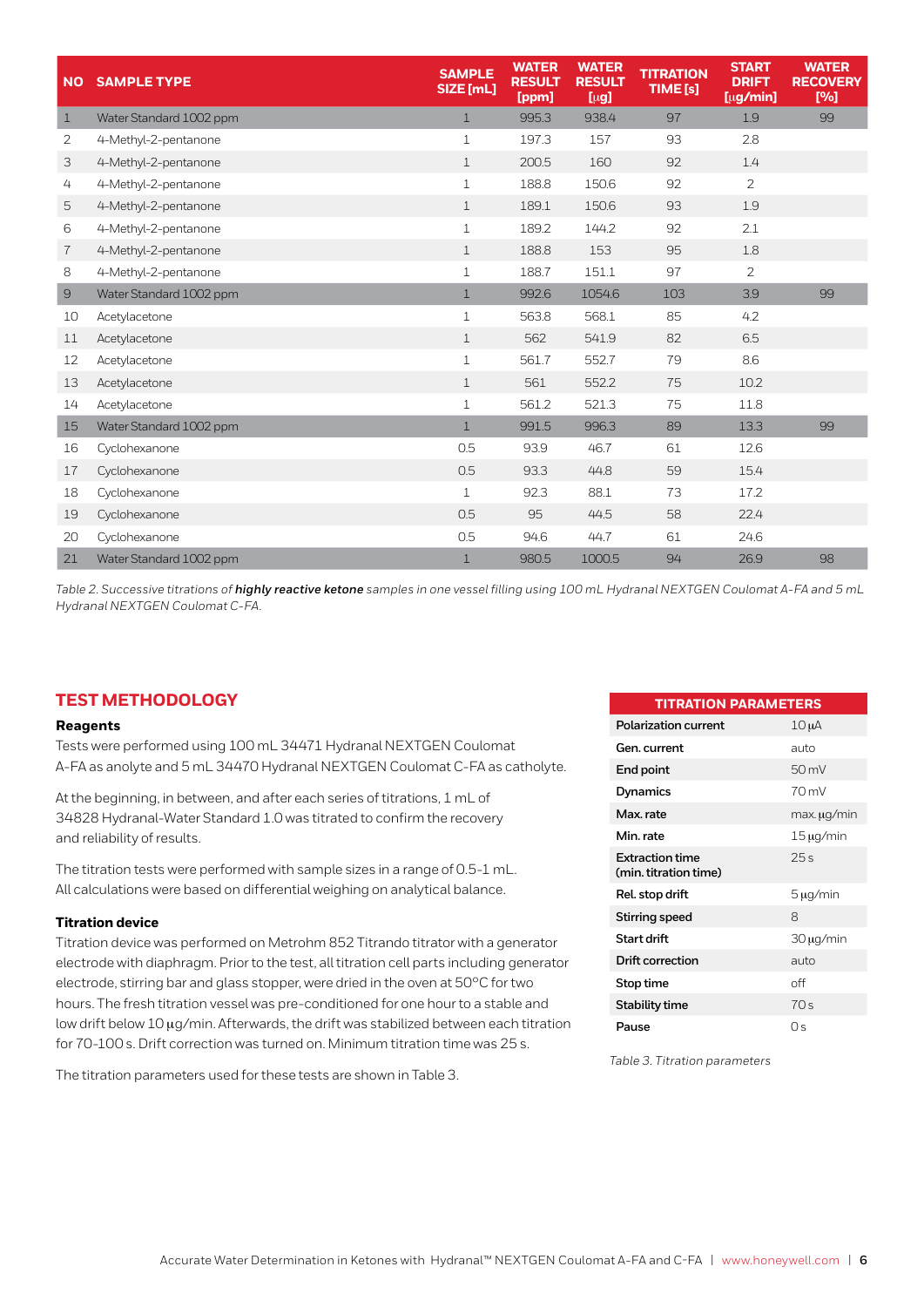## **CONCLUSION**

### **The new Hydranal NEXTGEN Coulomat A-FA and C-FA reagents enable the accurate measurement of water content in many different types of ketone samples with high accuracy and lower starting drifts.**

Until now, in standard alcoholic KF reagents, ketone samples caused significant side effects, leading to an increase in drift and lower accuracy of measurement.

The new alcohol-free formulation of Hydranal NEXTGEN Coulomat A-FA and C-FA reagents suppresses alcohol-related side effects and allows for accurate water determination, even in difficult samples. Additionally, the new formulation does not contain CMR (carcinogenic, mutagenic and reprotoxic) substances or halogenated hydrocarbons, making them safer for users.



### **THE HYDRANAL ADVANTAGE: DEDICATED TECHNICAL SUPPORT**

With 40 years of experience, Hydranal offers unparalleled global technical support in the field of Karl Fischer titration. Our team of experts is happy to address your questions and can be contacted directly via email at **hydranal@honeywell.com** or at any of our live seminars and webinars.

#### *Global Market*

**Thomas Wendt** HYDRANAL Center of Excellence Seelze, Germany Tel: +49 5137 999 353



#### *Global Market* **Dr. Roman Neufeld**

HYDRANAL Center of Excellence Seelze, Germany Tel: +49 5137 999 451

#### *APAC*

**Charlie Zhang** HYDRANAL Application Lab Shanghai, China Tel: +86 21 2894 4715